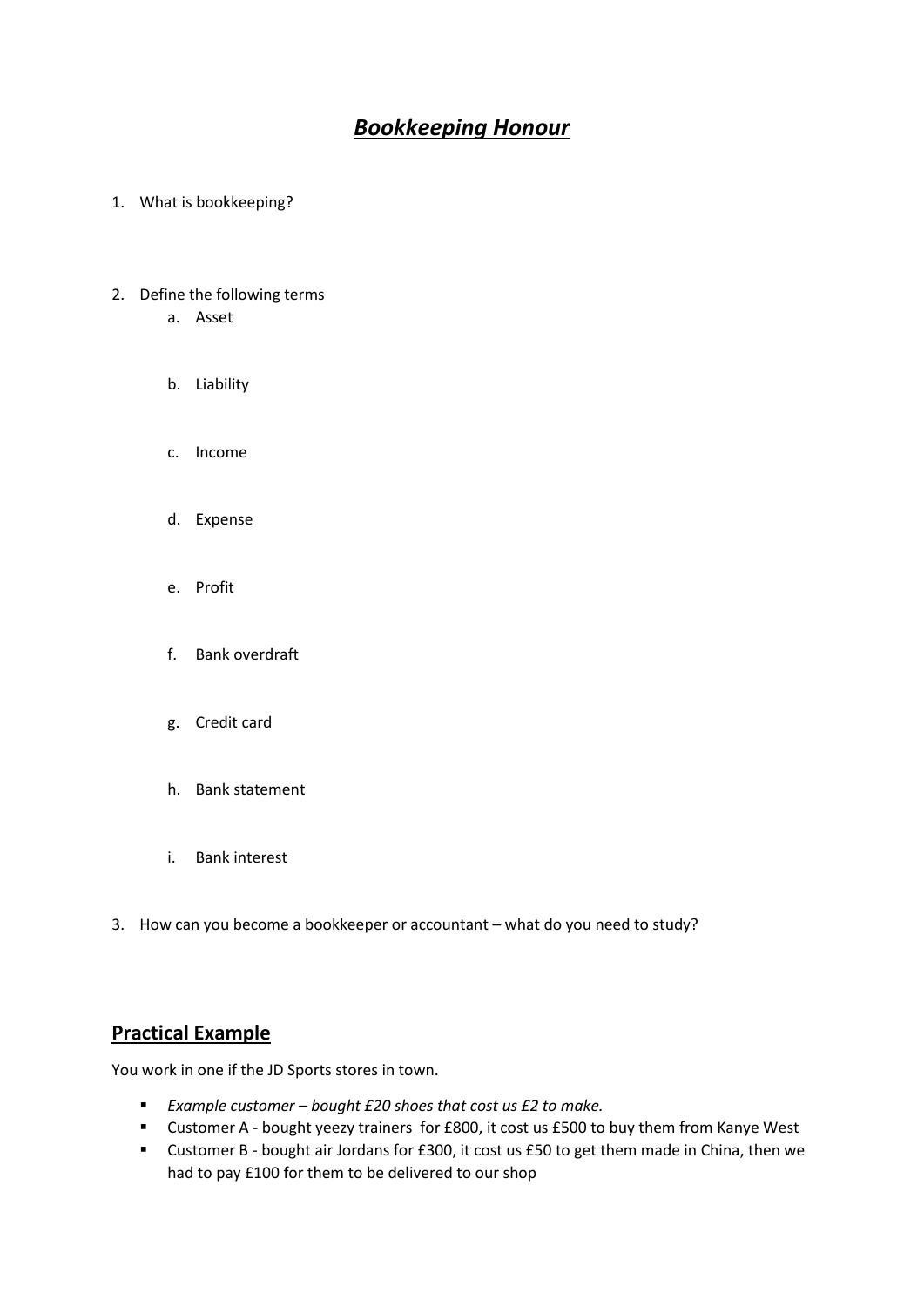- Customer C bought a pair of black addidas trainers last week but wants to return them. The customer had paid £100 for them and it had cost us £10 to buy them. We gave them a refund
- Customer D bought two pairs of Nike trainers one in orange and the other in blue. She paid £75 for each of them. It cost us £5 to make each pair of shoes
- Customer E buys sliders for £10. They cost us £9 to make. He wore them for 1 hour and returned them back to the store the same day because they were torn and were no longer usable. He was VERRRRY angry. We gave him a full refund.

### **Please tell me how much 1) income, 2) expenses and 3) profit arose as a result of the shoe sales reported above?**

|                   | <b>Income</b> | <b>Expense</b> | <b>Profit</b> |
|-------------------|---------------|----------------|---------------|
| Example customer  | £20           | £2             | £18           |
| <b>Customer A</b> |               |                |               |
| <b>Customer B</b> |               |                |               |
| Customer C        |               |                |               |
| Customer D        |               |                |               |
| <b>Customer E</b> |               |                |               |
| <b>Total</b>      |               |                |               |

## **HOMEWORK**

Imagine you have finished school and have your dream job. Now you own a house, and you earn so much money you even own a super car (e.g. Bentley, Ferrari, Lamborghini, Rolls Royce etc).

Every month, your job pays you £10,000. You get paid on the 1st of each month. We are in the month of February which has 28 days.

## **Your household bills are as follows**

### **Monthly expenses:**

- **Tithe XX how much is tithe?** (paid on the  $1^{st}$ )
- Offering £250 (paid on the  $1<sup>st</sup>$ )
- Mortgage (payment for house) £4,000 (paid on the  $2^{nd}$ )
- Car £2,000 (paid on the  $12^{th}$ )
- Gas and electricity £200 (paid on the  $15^{th}$ )
- Water £100 (paid on the  $1<sup>st</sup>$ )
- Gym £20 (paid on the  $28<sup>th</sup>$ )
- Council tax £500 (paid on the  $9<sup>th</sup>$ )
- Donation to cancer research UK £100 (paid on the  $9<sup>th</sup>$ )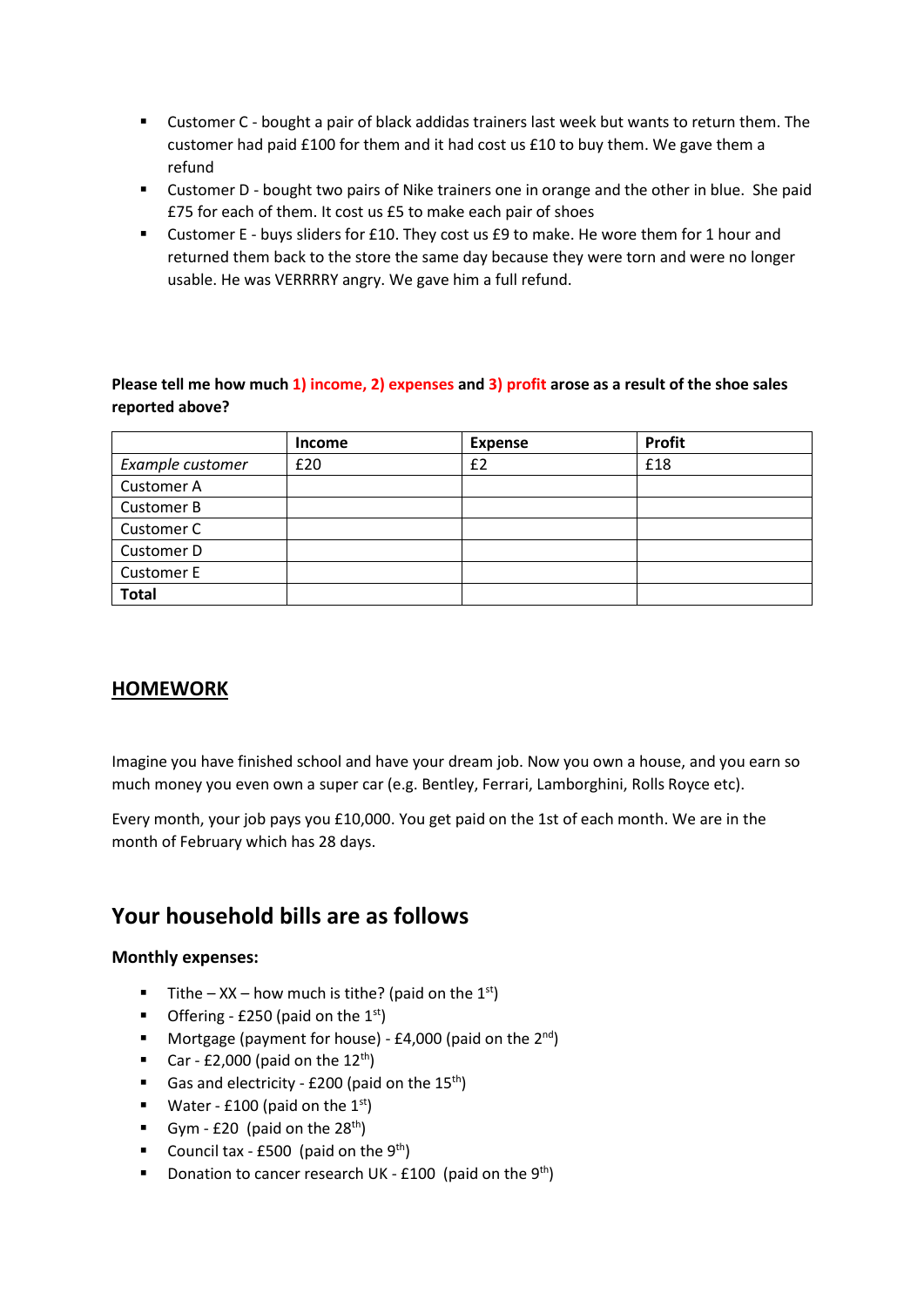Savings - £500 (paid on the  $1<sup>st</sup>$ )

#### **Weekly expenses:**

- $\blacksquare$  Fuel £100
- $\blacksquare$  Bread £10
- $\blacksquare$  Beef £20
- Chicken (organic free range) £10
- $\blacksquare$  Chunks £5
- $\blacksquare$  Lunch £100
- Bottled Water £50
- Eggs (free range organic) £3
- Baked beans £3
- Takeaway £20
- $\blacksquare$  Rice £2
- Vegetables £20

### **1. Prepare a budget showing money left in the bank account at the end of each week and at the end of the month**

Example of how to do it

|                        | 1st to 7th | 8th - 14th    | 15th - 21st | 22nd - 28th   |                                    |
|------------------------|------------|---------------|-------------|---------------|------------------------------------|
|                        | Feb        | Feb<br>Week 2 | Feb         | Feb<br>Week 4 | 1st - 28th Feb<br><b>Total for</b> |
|                        | Week 1     |               | Week 3      |               | month                              |
| Money in (income):     |            |               |             |               |                                    |
| Salary                 | £20        | £20           | £30         | £10           | £80                                |
|                        |            |               |             |               |                                    |
| Money out (expenses):  |            |               |             |               |                                    |
| Paid once a month      |            |               |             |               |                                    |
| phone bill             |            | £10           |             |               |                                    |
|                        |            |               |             |               | £10                                |
|                        |            |               |             |               |                                    |
| Paid every week        |            |               |             |               |                                    |
| lunch                  | £5         | £5            | £5          | £5            | £20                                |
|                        |            |               |             |               |                                    |
| Bank balance at end of |            |               |             |               |                                    |
| week & month(money     |            |               |             |               |                                    |
| in minus money out)    | £15        | £5            | £25         | £5            | £50                                |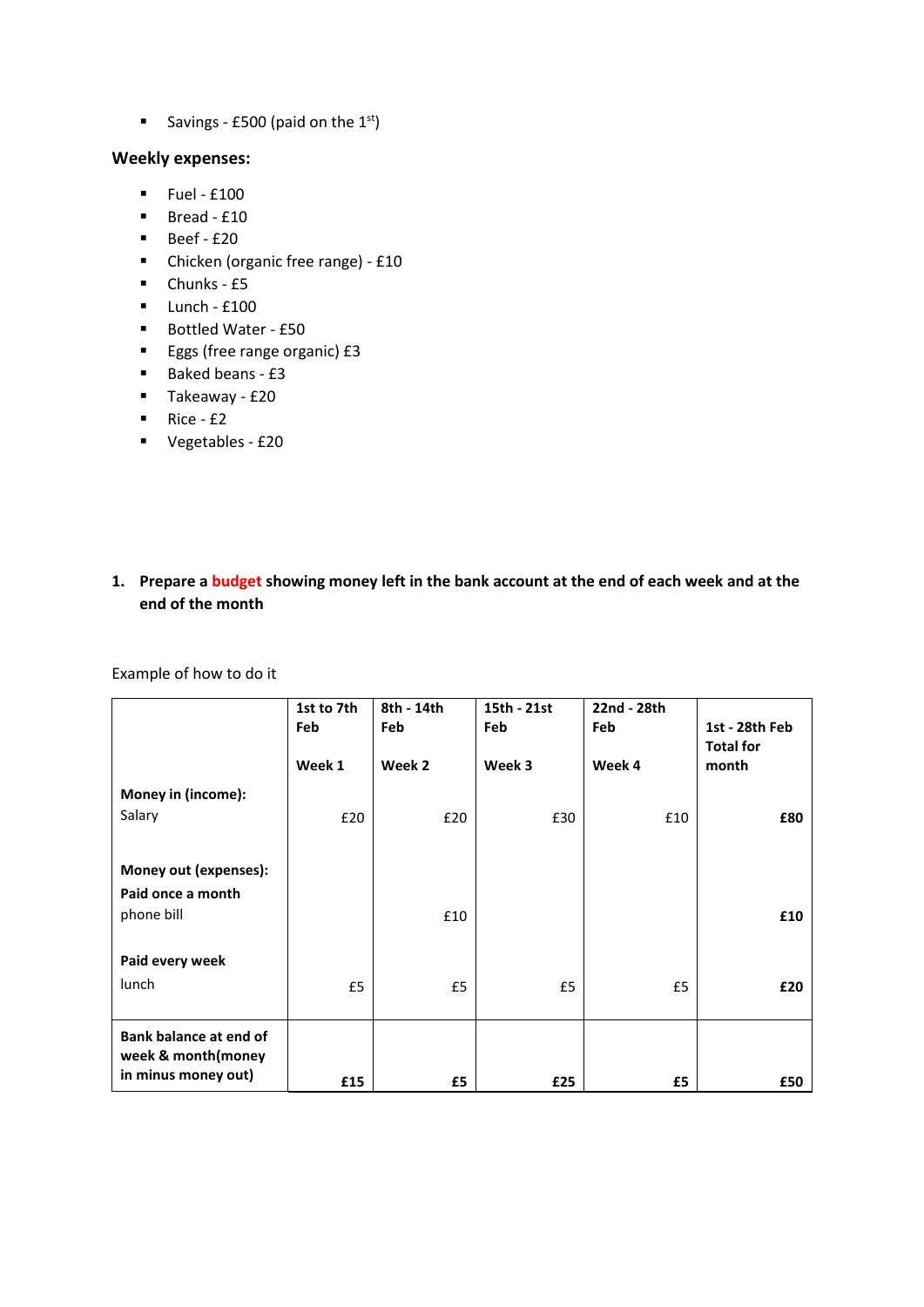| <b>Date</b>                | 1st to 7th<br>Feb | 8th - 14th<br>Feb | 15th - 21st<br>Feb | 22nd - 28th<br>Feb | 1st - 28th Feb   |
|----------------------------|-------------------|-------------------|--------------------|--------------------|------------------|
|                            |                   |                   |                    |                    | <b>Total for</b> |
|                            | Week 1            | Week 2            | Week 3             | Week 4             | month            |
| Money in (income):         |                   |                   |                    |                    |                  |
| Salary                     |                   |                   |                    |                    |                  |
| Money out                  |                   |                   |                    |                    |                  |
| (expenses):                |                   |                   |                    |                    |                  |
| Paid once a month          |                   |                   |                    |                    |                  |
| Tithe                      |                   |                   |                    |                    |                  |
| Offering                   |                   |                   |                    |                    |                  |
| Mortgage                   |                   |                   |                    |                    |                  |
| Car                        |                   |                   |                    |                    |                  |
| Gas                        |                   |                   |                    |                    |                  |
| Water                      |                   |                   |                    |                    |                  |
| Gym                        |                   |                   |                    |                    |                  |
| Council                    |                   |                   |                    |                    |                  |
| Donation                   |                   |                   |                    |                    |                  |
| Savings                    |                   |                   |                    |                    |                  |
|                            |                   |                   |                    |                    |                  |
| Paid every week            |                   |                   |                    |                    |                  |
| Fuel                       |                   |                   |                    |                    |                  |
| <b>Bread</b>               |                   |                   |                    |                    |                  |
| Beef                       |                   |                   |                    |                    |                  |
| Chicken                    |                   |                   |                    |                    |                  |
| Chunks                     |                   |                   |                    |                    |                  |
| Lunch                      |                   |                   |                    |                    |                  |
| <b>Bottled water</b>       |                   |                   |                    |                    |                  |
| Eggs                       |                   |                   |                    |                    |                  |
| <b>Baked beans</b>         |                   |                   |                    |                    |                  |
| Takeaway                   |                   |                   |                    |                    |                  |
| Rice                       |                   |                   |                    |                    |                  |
| Vegetables                 |                   |                   |                    |                    |                  |
| Rice                       |                   |                   |                    |                    |                  |
| Vegetables                 |                   |                   |                    |                    |                  |
| <b>Bank balance at end</b> |                   |                   |                    |                    |                  |
| of week & month            |                   |                   |                    |                    |                  |
| (money in minus            |                   |                   |                    |                    |                  |
| money out)                 |                   |                   |                    |                    |                  |